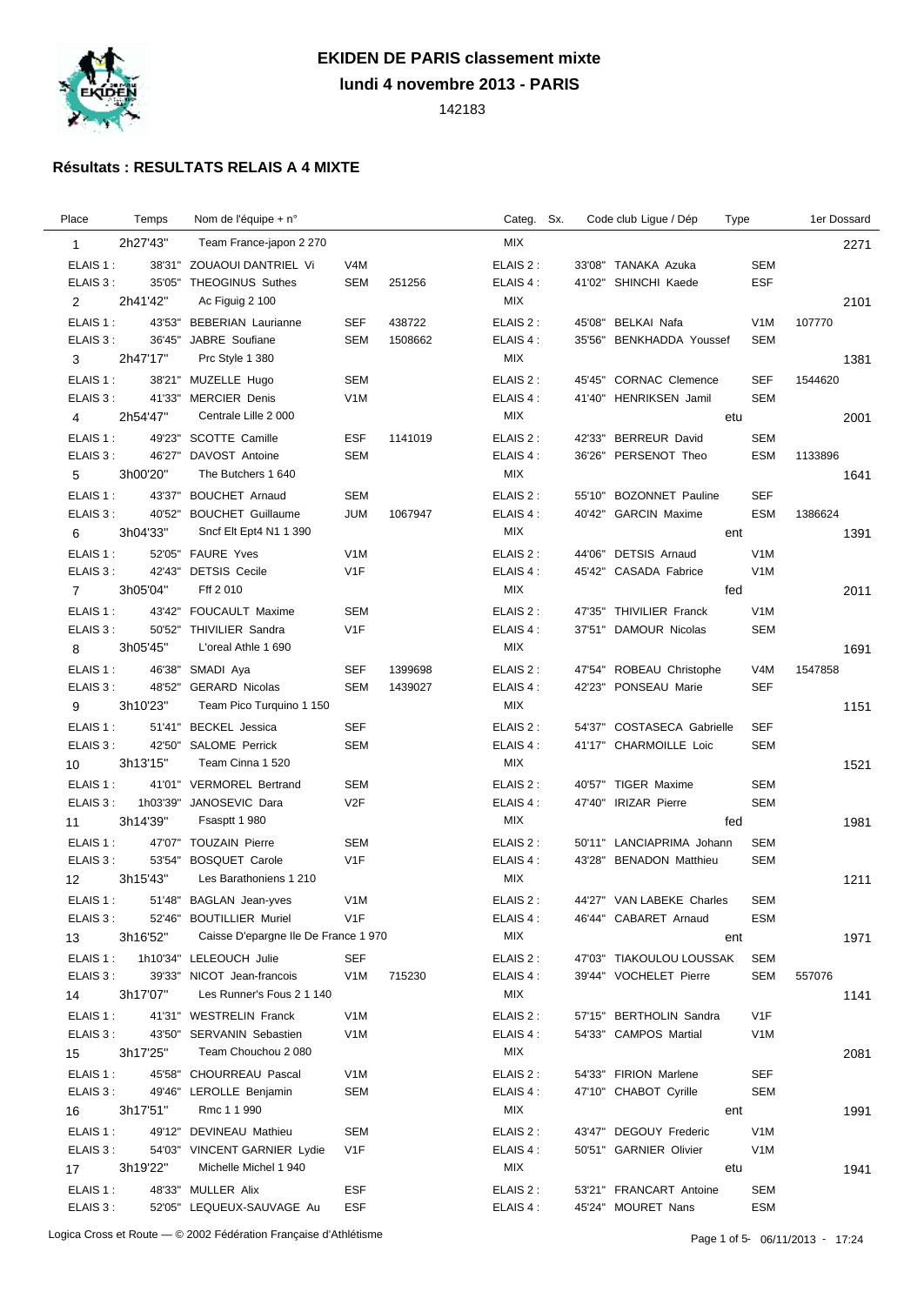| Place                | Temps    | Nom de l'équipe + n°                     |                          |         | Categ. Sx.             |        | Code club Lique / Dép                             | Type |                             | 1er Dossard |
|----------------------|----------|------------------------------------------|--------------------------|---------|------------------------|--------|---------------------------------------------------|------|-----------------------------|-------------|
| 18                   | 3h20'01" | Obhacagi 1 270                           |                          |         | <b>MIX</b>             |        |                                                   |      |                             | 1271        |
| ELAIS 1:             | 44'36"   | GIOL Thomas                              | <b>SEM</b>               | 1476273 | ELAIS 2:               |        | 40'58" OBERLE Thomas                              |      | <b>SEM</b>                  |             |
| ELAIS 3:             | 56'18"   | CAMARA Stephane                          | V2M                      |         | ELAIS 4 :              |        | 58'11" HAMRIOUI Soraya                            |      | <b>SEF</b>                  |             |
| 19                   | 3h21'19" | Falze Di Piave 1 1 200                   |                          |         | MIX                    |        |                                                   |      |                             | 1201        |
| ELAIS 1:             | 47'15"   | EDYNAK Jeremy                            | SEM                      |         | ELAIS 2:               |        | 48'41" JUSTE Adelin                               |      | <b>SEM</b>                  |             |
| ELAIS 3:             | 59'50"   | <b>BRAULT Melanie</b>                    | <b>SEF</b>               |         | ELAIS 4 :              | 45'35" | <b>ZAMAI Laurent</b>                              |      | <b>SEM</b>                  |             |
| 20                   | 3h22'21" | Machete Runs 1 070                       |                          |         | MIX                    |        |                                                   |      |                             | 1071        |
| ELAIS 1:             | 51'01"   | <b>SROKA CHALOT Daniel</b>               | <b>SEM</b>               |         | ELAIS 2:               |        | 49'40" POIZAT Clement                             |      | <b>SEM</b>                  |             |
| ELAIS 3:             |          | 53'44" ROCHON Julie                      | <b>SEF</b>               |         | ELAIS 4 :              |        | 47'57" MERCIER Lionel                             |      | <b>SEM</b>                  |             |
| 21                   | 3h22'58" | Berard-benard 1 020                      |                          |         | MIX                    |        |                                                   |      |                             | 1021        |
| ELAIS 1:             | 41'16"   | <b>SAGUET Matthieu</b>                   | <b>SEM</b>               |         | ELAIS 2 :              |        | 52'41" BENARD Camille                             |      | <b>SEF</b>                  |             |
| ELAIS 3:             |          | 58'23" BERARD Emilie                     | <b>SEF</b>               |         | ELAIS 4 :              |        | 50'40" CHANDRASEKHRAN S                           |      | SEM                         |             |
| 22                   | 3h23'19" | The Team 1 430                           |                          |         | <b>MIX</b>             |        |                                                   |      |                             | 1431        |
| ELAIS 1:             | 57'28"   | REZNAKOVA Tereza                         | <b>SEF</b>               |         | ELAIS 2:               | 49'39" | RASMUSSEN Morten                                  |      | <b>SEM</b>                  |             |
| ELAIS 3:             | 47'03"   | <b>WEINBRENNER Timo</b>                  | <b>SEM</b>               |         | ELAIS 4 :              |        | 49'09" WECKER Jean-marie                          |      | <b>SEM</b>                  |             |
| 23                   | 3h23'33" | Barbourians 2 210                        |                          |         | <b>MIX</b>             |        |                                                   |      |                             | 2211        |
| ELAIS 1:             | 51'45"   | ROUSSEL Claudine                         | V <sub>1</sub> F         |         | ELAIS 2:               |        | 53'13" FERREBEUF Luc                              |      | V <sub>1</sub> M            |             |
| ELAIS 3:             | 44'53"   | ROUSSEL Sebastien                        | V <sub>1</sub> M         |         | ELAIS 4 :              |        | 53'43" BAVEREL Bertrand                           |      | V <sub>1</sub> M            |             |
| 24                   | 3h24'13" | Ecosnomics 1 660                         |                          |         | MIX                    |        |                                                   |      |                             | 1661        |
| ELAIS 1:             | 51'43"   | <b>LABAT Nathalie</b>                    | V <sub>1</sub> F         | 1291056 | ELAIS 2:               | 47'25" | <b>LAKOMY Stephane</b>                            |      | V <sub>1</sub> M<br>1202992 |             |
| ELAIS 3:             | 51'24"   | MASSE Gaelle                             | <b>SEF</b>               | 1376508 | ELAIS 4 :              |        | 53'42" LABAT Pascal                               |      | V2M                         |             |
| 25                   | 3h24'37" | Steve The Stevettes 1 050                |                          |         | MIX                    |        |                                                   |      |                             | 1051        |
|                      |          |                                          |                          |         |                        |        |                                                   |      |                             |             |
| ELAIS 1:<br>ELAIS 3: | 58'38"   | 51'37" MEIS Brieuc<br>LEPRINCE Raphaelle | <b>SEM</b><br><b>SEF</b> |         | ELAIS 2 :<br>ELAIS 4 : |        | 45'10" PERSECHINI Marc-a<br>49'13" FARRUGIA Steve |      | <b>SEM</b><br><b>SEM</b>    |             |
|                      | 3h24'37" | Ing Sport 1 1 700                        |                          |         | MIX                    |        |                                                   |      |                             |             |
| 26                   |          |                                          |                          |         |                        |        |                                                   |      |                             | 1701        |
| ELAIS 1:             |          | 55'25" LAY Olivia                        | <b>SEF</b>               | 1299903 | ELAIS 2:               |        | 51'40" GHANI Djamel                               |      | 1609493<br>V <sub>1</sub> M |             |
| ELAIS 3:             |          | 52'06" AYED Carima                       | <b>SEF</b>               | 1299918 | ELAIS 4:<br><b>MIX</b> | 45'26" | ROBLIN Antoine                                    |      | <b>SEM</b><br>1575784       |             |
|                      | 3h27'07" | Rambaud 1 470                            |                          |         |                        |        |                                                   |      |                             | 1471        |
| ELAIS 1:             |          | 50'12" RAMBAUD Julie                     | <b>SEF</b>               |         | ELAIS 2:               | 47'41" | <b>BONHOMME</b> Damien                            |      | <b>SEM</b>                  |             |
| ELAIS 3:             |          | 48'46" MONNOT Vincent                    | V <sub>1</sub> M         | 1007881 | ELAIS 4 :              |        | 1h00'30" GUILLOUZIC Gurvan                        |      | V <sub>1</sub> M            |             |
| 28                   | 3h27'40" | Les Performeuses 1 620                   |                          |         | MIX                    |        |                                                   |      |                             | 1621        |
| ELAIS 1:             | 43'02"   | ROUSSELET Benoit                         | <b>SEM</b>               |         | ELAIS 2:               |        | 57'51" REYMOND Candice                            |      | <b>SEF</b>                  |             |
| ELAIS 3:             |          | 53'41" RIGAL Christine                   | V <sub>2</sub> F         | 480556  | ELAIS 4 :              |        | 53'08" PHAM VAN Sylvie                            |      | V2F<br>1280679              |             |
|                      | 3h27'53" | Achilles 1 240                           |                          |         | MIX                    |        |                                                   |      |                             | 1241        |
| ELAIS 1:             |          | 53'47" PEDEMANAUD Pauline                | <b>SEF</b>               |         | ELAIS 2:               |        | 53'48" DUCOS Anne Charlotte                       |      | SEF                         |             |
| ELAIS 3:             |          | 51'40" CARRERE Romain                    | SEM                      |         | ELAIS 4 :              |        | 48'39" RECOULES Theo                              |      | <b>SEM</b>                  |             |
|                      | 3h27'57" | Charybde Et Scylla 1 010                 |                          |         | МIХ                    |        |                                                   |      |                             | 1011        |
| ELAIS 1:             |          | 56'01" TANG Lydia                        | <b>SEF</b>               |         | ELAIS 2:               |        | 55'22" TANG Estelle                               |      | <b>SEF</b>                  |             |
| ELAIS 3:             |          | 46'57" VILQUIN Mehdi                     | SEM                      |         | ELAIS 4:               |        | 49'37" BANTIGNY-PERNOT R                          |      | <b>SEM</b>                  |             |
| 31                   | 3h28'31" | Sncf Elt Ept4 1 400                      |                          |         | MIX                    |        |                                                   | ent  |                             | 1401        |
| ELAIS 1:             |          | 45'13" LUNEAU Jean Pierre                | V <sub>1</sub> M         |         | ELAIS 2:               |        | 46'58" LHILOUFI Abdelmalek                        |      | <b>SEM</b>                  |             |
| ELAIS 3:             |          | 54'30" BLANSTIER Christophe              | V <sub>1</sub> M         |         | ELAIS 4:               |        | 1h01'52" BOTTIANI Alexandra                       |      | <b>SEF</b>                  |             |
|                      | 3h29'53" | Tsr78 1 320                              |                          |         | <b>MIX</b>             |        |                                                   |      |                             | 1321        |
| ELAIS 1:             | 56'36"   | <b>BITAULD Marion</b>                    | <b>JUF</b>               | 694979  | ELAIS 2:               |        | 49'10" BLANC TRANCHANT P                          |      | V <sub>1</sub> M            |             |
| ELAIS 3:             | 52'09"   | <b>BITAULD Lionel</b>                    | V <sub>1</sub> M         |         | ELAIS 4 :              |        | 51'59" VAUDIN Didier                              |      | V2M                         |             |
| 33                   | 3h30'58" | Asc Du Gan 1 600                         |                          |         | MIX                    |        |                                                   | ent  |                             | 1601        |
| ELAIS 1:             |          | 37'05" MAINDRON Christophe               | <b>SEM</b>               | 1296608 | ELAIS 2:               |        | 56'50" GILLETTE Aleksandar                        |      | V <sub>1</sub> M<br>1554127 |             |
| ELAIS 3:             |          | 56'46" GOUSSET Marie                     | SEF                      | 1587189 | ELAIS 4 :              |        | 1h00'19" ROCABOY Joelle                           |      | V <sub>1</sub> F<br>1601904 |             |
|                      | 3h31'47" | Team Dauphine 2 040                      |                          |         | MIX                    |        |                                                   | etu  |                             | 2041        |
| ELAIS 1:             |          | 52'42" BERNA Antoine                     | <b>ESM</b>               |         | ELAIS 2:               |        | 59'08" LANDE Pauline                              |      | <b>ESF</b>                  |             |
| ELAIS 3:             |          | 47'58" MOULONGUET Clement                | <b>SEM</b>               |         | ELAIS 4 :              |        | 52'01" LANCON Thomas                              |      | <b>SEF</b>                  |             |
|                      | 3h33'09" | Art History Running Team 1740            |                          |         | MIX                    |        |                                                   | etu  |                             | 1741        |
| ELAIS 1:             |          | 39'06" LETT Matthieu                     | <b>SEM</b>               | 669651  | ELAIS 2 :              |        | 44'28" GRAF Remi                                  |      | V <sub>1</sub> M<br>306393  |             |
| ELAIS 3:             |          | 54'58" ERSEK Annamaria                   | <b>SEF</b>               |         | ELAIS 4 :              |        | 1h14'37" JOUVET Ludovic                           |      | <b>SEM</b>                  |             |
|                      | 3h33'45" | Les Speed Monkeys 2 230                  |                          |         | <b>MIX</b>             |        |                                                   |      |                             | 2231        |
| 36<br>ELAIS 1:       |          | 55'43" NEYME Denis                       | <b>SEM</b>               |         |                        |        | 57'06" AUMENIER Thierry                           |      | <b>SEM</b>                  |             |
| ELAIS 3:             |          | 53'46" MATONDZI Josefa                   | V <sub>1F</sub>          |         | ELAIS 2 :<br>ELAIS 4 : |        | 47'10" MATONDZI Alain                             |      | V <sub>1</sub> M            |             |
|                      | 3h33'50" | Les Runners Du Dimanche 1 450            |                          |         | <b>MIX</b>             |        |                                                   |      |                             |             |
| 37                   |          |                                          |                          |         |                        |        |                                                   |      |                             | 1451        |
| ELAIS 1 :            |          | 1h04'55" BIELER Laure                    | <b>SEF</b>               |         | ELAIS 2 :              |        | 1h03'30" VALDELIEVRE Oriane                       |      | <b>SEF</b>                  |             |
|                      |          |                                          |                          |         |                        |        |                                                   |      |                             |             |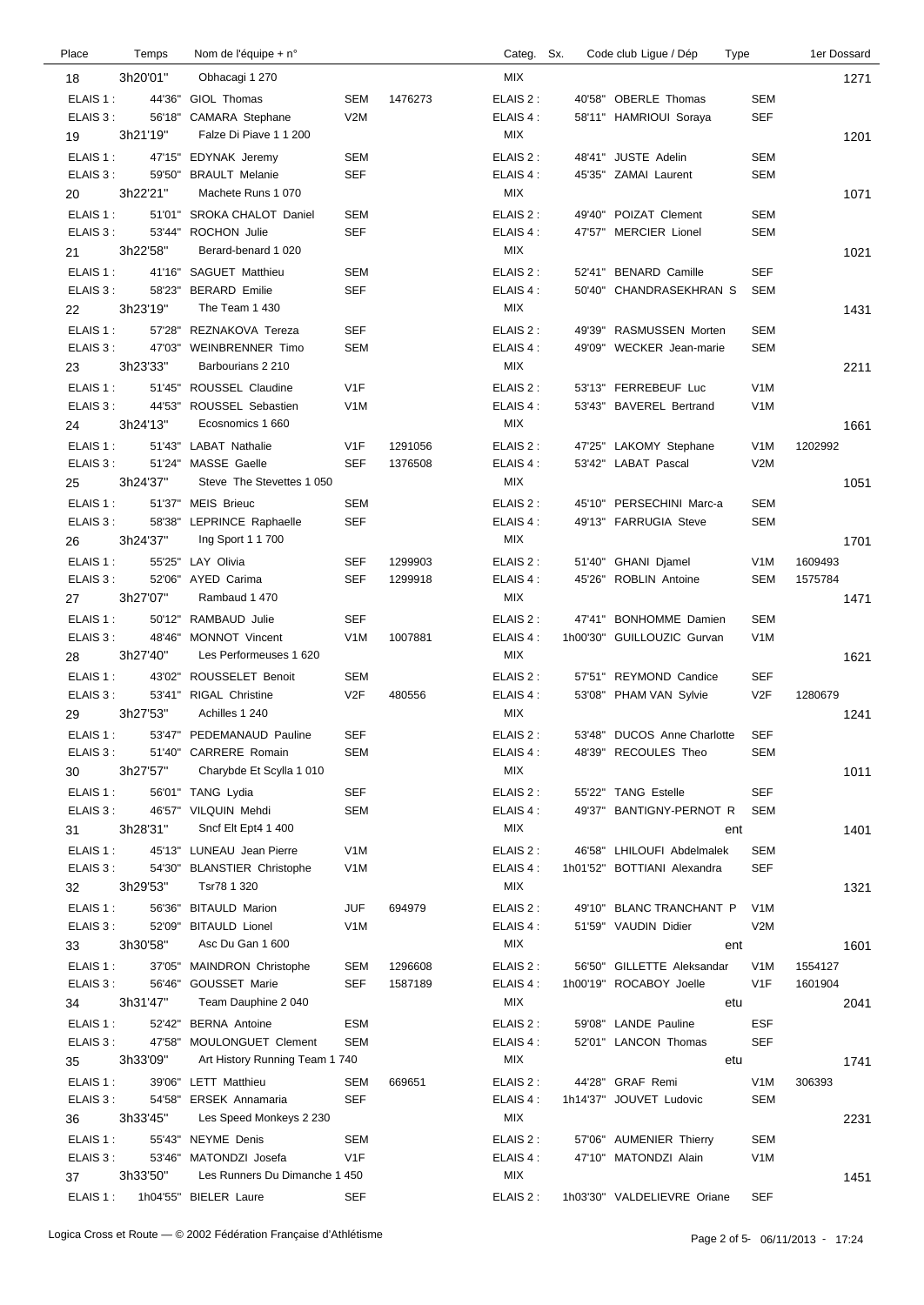| Place          | Temps            | Nom de l'équipe + n°                                 |                  |         | Categ. Sx.              |        | Code club Ligue / Dép        | Type              |         | 1er Dossard |
|----------------|------------------|------------------------------------------------------|------------------|---------|-------------------------|--------|------------------------------|-------------------|---------|-------------|
| ELAIS 3:<br>38 | 3h34'42"         | 58'25" CUINET Marie-sophie<br>Acostig's 1 670        | <b>SEF</b>       |         | ELAIS 4:<br><b>MIX</b>  |        | 27'02" NOIZE Bertrand        | <b>SEM</b>        |         | 1671        |
| ELAIS 1:       |                  | 1h01'02" DEPRET Martine                              | V <sub>2</sub> F | 1356914 | ELAIS 2:                |        | 51'12" DEPRET Frederic       | V2M               | 338407  |             |
| ELAIS 3:<br>39 | 3h35'24"         | 49'12" PLISSON-CHERON Lydia<br>Les Chouans 1 580     | V2F              | 1478135 | ELAIS 4 :<br>MIX        |        | 53'17" LUNEAU Vincent        | V3M               | 429431  | 1581        |
| ELAIS 1:       |                  | 58'51" PEAU Lorianne                                 | V2F              | 969678  | ELAIS 2:                |        | 1h03'31" BEFFY Juliette      | <b>SEF</b>        |         |             |
| ELAIS 3:       | 47'32"           | <b>HOUDBINE Frederic</b>                             | V2M              | 716044  | ELAIS 4 :               |        | 45'32" CUSSOT Thomas         | <b>SEM</b>        |         |             |
| 40<br>ELAIS 1: | 3h36'35"         | Les 4 Scientists 1 300<br><b>BARA Cedric</b>         | <b>SEM</b>       |         | <b>MIX</b><br>ELAIS 2:  |        | 1h02'35" HUMBLOT Vincent     | V <sub>1</sub> M  |         | 1301        |
| ELAIS 3:       | 48'57"<br>47'15" | <b>ANSCIEAU Laurent</b>                              | V <sub>1</sub> M |         | ELAIS 4 :               | 57'49" | <b>BOUJDAY Souhir</b>        | V <sub>1</sub> F  |         |             |
| 41             | 3h36'56"         | Mamamada 2090                                        |                  |         | MIX                     |        |                              |                   |         | 2091        |
| ELAIS 1:       |                  | 51'06" SCHUSTER Emmanuelle                           | <b>SEF</b>       |         | ELAIS 2:                |        | 1h06'22" COMBY Nathalie      | <b>SEF</b>        |         |             |
| ELAIS 3:       | 3h37'17"         | 53'40" LAVIELLE Marc<br>Athletic Club Colombes 1 730 | V <sub>1</sub> M |         | ELAIS 4 :<br>MIX        |        | 45'49" BUCHNER David         | <b>SEM</b>        |         |             |
| 42<br>ELAIS 1: |                  | 58'03" BUONO Sophie                                  | V1F              | 1401787 | ELAIS 2:                |        | 56'53" FONTA Olivier         | V <sub>1</sub> M  | 1532938 | 1731        |
| ELAIS 3:       |                  | 51'12" KUKAWKA Christophe                            | V <sub>1</sub> M |         | ELAIS 4:                |        | 51'11" MATUSALEM Pascal      | V <sub>1</sub> M  | 1524107 |             |
| 43             | 3h37'17"         | Les Baobabs 2 220                                    |                  |         | <b>MIX</b>              |        |                              |                   |         | 2221        |
| ELAIS 1:       | 46'18"           | <b>BEC</b> Julien                                    | <b>SEM</b>       |         | ELAIS 2:                |        | 58'41" LAJOIE Alix           | <b>SEF</b>        |         |             |
| ELAIS 3:       | 55'29"           | CRESPEL Jonathan<br>Areva 1 950                      | SEM              |         | ELAIS 4 :<br>MIX        |        | 56'50" PUJOL D'ANDREBO A     | <b>SEM</b>        |         |             |
| 44<br>ELAIS 1: | 3h37'18"         | 53'52" BALDY Laure                                   | <b>SEF</b>       |         | ELAIS 2:                |        | 52'41" GUILLOUX Jeremy       | ent<br><b>SEM</b> |         | 1951        |
| ELAIS 3:       | 54'49"           | <b>FAUCHER Pierre-marie</b>                          | <b>SEM</b>       |         | ELAIS 4 :               | 55'58" | RICHARD Romain               | <b>SEM</b>        |         |             |
| 45             | 3h37'36"         | Sport Market 1 960                                   |                  |         | <b>MIX</b>              |        |                              | ent               |         | 1961        |
| ELAIS 1:       |                  | 53'13" PLESSIS Francois                              | <b>SEM</b>       |         | ELAIS 2:                | 54'43" | <b>DUREISSEIX David</b>      | <b>SEM</b>        |         |             |
| ELAIS 3:       |                  | 51'51" PLESSIS Pauline<br>Lama Team 2020             | <b>SEF</b>       |         | ELAIS 4 :<br>MIX        |        | 57'51" BISCARAT Marie        | <b>SEF</b>        |         |             |
| 46<br>ELAIS 1: | 3h39'42"         | 54'16" DAUTHEL Kim                                   | <b>JUM</b>       |         | ELAIS 2:                |        | 1h04'39" FROGER Marion       | etu<br><b>JUF</b> |         | 2021        |
| ELAIS 3:       |                  | 50'10" MEURIOT Ophelie                               | <b>JUF</b>       |         | ELAIS 4 :               |        | 50'38" MOLINIER Pierre-louis | <b>JUM</b>        |         |             |
| 47             | 3h40'08"         | <b>PAA41790</b>                                      |                  |         | <b>MIX</b>              |        |                              |                   |         | 1791        |
| ELAIS 1:       | 50'23"           | <b>ANDRIEUX Guillaume</b>                            | <b>SEM</b>       | 1374754 | ELAIS 2:                |        | 1h03'49" GUINOT Frederique   | V1F               | 1617149 |             |
| ELAIS 3:       | 3h40'14"         | 51'07" GUINOIS Arnaud<br>Bazinga 2 110               | <b>SEM</b>       | 1612110 | ELAIS 4 :<br><b>MIX</b> |        | 54'51" GUINOT Thierry        | V2M               | 1617145 |             |
| 48<br>ELAIS 1: | 59'26"           | <b>MARTINS</b> Ines                                  | <b>SEF</b>       |         | ELAIS 2:                |        | 58'17" BERGER Sophie         | SEF               |         | 2111        |
| ELAIS 3:       | 49'25"           | LOUCANO Frederic                                     | <b>SEM</b>       |         | ELAIS 4:                |        | 53'06" LOUCANO Daniel        | <b>SEM</b>        |         |             |
| 49             | 3h42'04"         | Ecossaises 1 680                                     |                  |         | <b>MIX</b>              |        |                              |                   |         | 1681        |
| ELAIS 1 :      |                  | 1h01'03" CLOAREC Corinne                             | V <sub>1</sub> F | 1577547 | ELAIS 2 :               |        | 56'51" VASSAS Christophe     | V2M               | 1000805 |             |
| ELAIS 3:<br>50 | 3h42'25"         | 57'08" PILATO Marie<br>Atthenont Sisters 2 120       | V <sub>1</sub> F | 1567933 | ELAIS 4 :<br>MIX        |        | 47'04" GUERIN Guy            | V2M               | 657170  | 2121        |
| ELAIS 1:       |                  | 50'51" CARRIERE Anais                                | <b>SEF</b>       |         | ELAIS 2:                |        | 1h03'22" DUCROZ Sylvain      | V <sub>1</sub> M  |         |             |
| ELAIS 3:       |                  | 54'20" CARRIERE Florian                              | SEM              |         | ELAIS 4 :               |        | 53'54" DUCROZ Floriane       | V <sub>1</sub> F  |         |             |
| 51             | 3h42'58"         | Les Garatatoufe 1 460                                |                  |         | MIX                     |        |                              |                   |         | 1461        |
| ELAIS 1:       |                  | 48'04" VON EUW Vincent                               | SEM              |         | ELAIS 2:                |        | 53'44" CHANOZ Florie         | <b>SEF</b>        |         |             |
| ELAIS 3:<br>52 | 3h43'03"         | 54'35" ARA Fabien<br>Asc Bnp Paribas 1 1 910         | SEM              |         | ELAIS 4 :<br>MIX        |        | 1h06'36" MEZADORIAN Marion   | SEF<br>ent        |         | 1911        |
| ELAIS 1:       |                  | 57'27" LATOURNERIE Patrick                           | V2M              |         | ELAIS 2 :               |        | 46'09" TIERZ Cesar           | V2M               |         |             |
| ELAIS 3:       |                  | 1h01'57" TIERZ Gaelle                                | <b>SEF</b>       |         | ELAIS 4 :               |        | 57'30" MANFRINI Claude       | V3M               |         |             |
| 53             | 3h43'29"         | Entropie 1 180                                       |                  |         | MIX                     |        |                              |                   |         | 1181        |
| ELAIS 1:       |                  | 49'35" GAUDINAUD Sebastien                           | SEM              |         | ELAIS 2 :               |        | 57'26" RONDON Isabel         | <b>SEF</b>        |         |             |
| ELAIS 3:<br>54 | 3h43'39"         | 1h07'11" MONTEIRO Katia<br>Bon Anniv Sam 1 160       | <b>SEF</b>       |         | ELAIS 4 :<br>MIX        |        | 49'18" NEVES Fabrice         | <b>SEM</b>        |         | 1161        |
| ELAIS 1:       |                  | 49'13" FERREIRA Lucien                               | SEM              |         | ELAIS 2:                |        | 56'01" DE LENTDECKER Chl     | <b>SEF</b>        |         |             |
| ELAIS 3:       |                  | 1h04'31" DAVIDAU Estelle                             | <b>SEF</b>       |         | ELAIS 4 :               |        | 53'56" MAUREILLE Samuel      | <b>SEM</b>        |         |             |
| 55             | 3h44'39"         | Courir Et Vous 1 510                                 |                  |         | MIX                     |        |                              |                   |         | 1511        |
| ELAIS 1:       |                  | 1h03'37" CANTENOT Aude                               | <b>SEF</b>       |         | ELAIS 2 :               |        | 57'39" DUGERT Maylis         | <b>SEF</b>        |         |             |
| ELAIS 3:<br>56 | 3h44'57"         | 49'56" MEURISSE Pierrick<br>Mad Salmons 2 130        | SEM              |         | ELAIS 4 :<br>MIX        |        | 53'29" SCHULTZ Emilie        | SEF               |         | 2131        |
| ELAIS 1:       |                  | 1h00'03" FENOT Anne                                  | <b>SEF</b>       |         | ELAIS 2 :               |        | 54'33" VENDRASCO Michel      | <b>SEM</b>        |         |             |
| ELAIS 3:       |                  | 57'54" PLAUD Marie                                   | <b>SEF</b>       |         | ELAIS 4 :               |        | 52'27" TICHOUX Julie         | <b>SEF</b>        |         |             |
| 57             | 3h46'43"         | Asc Bnp Paribas 2 1 920                              |                  |         | MIX                     |        |                              | ent               |         | 1921        |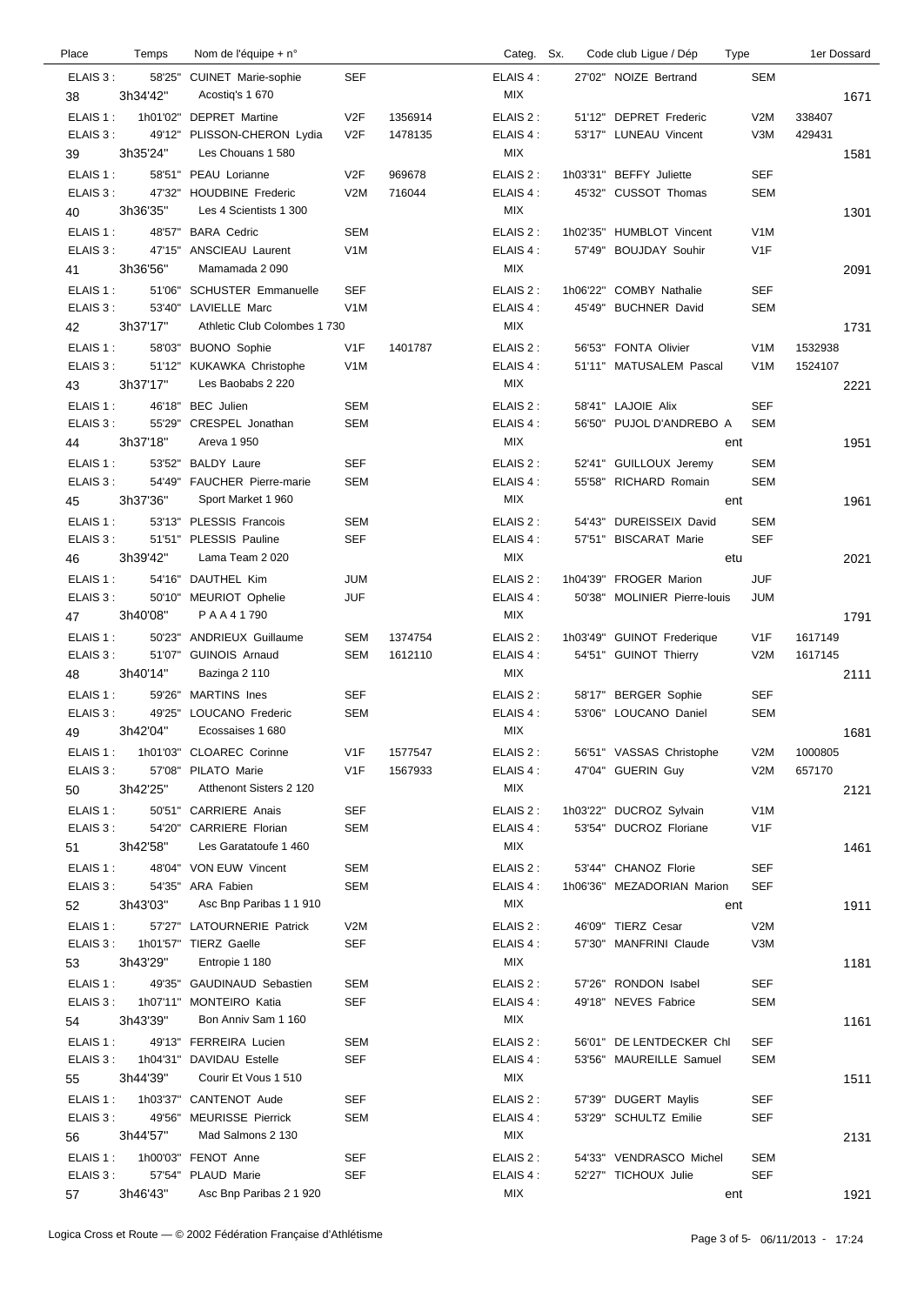| Place     | Temps    | Nom de l'équipe + n°               |                  |         | Categ. Sx. |          | Code club Ligue / Dép        | Type             | 1er Dossard |
|-----------|----------|------------------------------------|------------------|---------|------------|----------|------------------------------|------------------|-------------|
| ELAIS 1:  |          | 56'14" KOUBBI Aline                | V <sub>2F</sub>  |         | ELAIS 2:   |          | 1h00'37" MESUIL Serge        | V3M              | 404603      |
| ELAIS 3:  |          | 53'31" BLIN Beatrix                | V1F              |         | ELAIS 4 :  |          | 56'23" GUEROUT Jean-pierre   | V <sub>4</sub> M |             |
| 58        | 3h48'08" | Les Quebecois 1 310                |                  |         | MIX        |          |                              |                  | 1311        |
| ELAIS 1:  | 53'52"   | <b>GAGNON Annick</b>               | <b>SEF</b>       |         | ELAIS 2:   |          | 54'59" PROULX Valerie        | <b>SEF</b>       |             |
| ELAIS 3:  |          | 55'14" TREMBLAY Louis              | V <sub>1</sub> M |         | ELAIS 4 :  |          | 1h04'05" LEMONNIER Mathieu   | V <sub>1</sub> M |             |
| 59        | 3h48'54" | Charmettes 1 540                   |                  |         | MIX        |          |                              |                  | 1541        |
| ELAIS 1:  | 49'33"   | <b>GANIVET</b> Jean Yves           | <b>SEM</b>       |         | ELAIS 2:   |          | 51'35" LAHAYE Guillaume      | <b>SEM</b>       |             |
| ELAIS 3:  |          | 1h04'57" NOEL Ingrid               | V <sub>1</sub> F |         | ELAIS 4:   |          | 1h02'49" NOEL Marc           | V <sub>1</sub> M |             |
| 60        | 3h49'37" | Youshould Run 2030                 |                  |         | MIX        |          |                              | etu              | 2031        |
| ELAIS 1:  |          | 52'42" VAREILLE Victor             | <b>ESM</b>       |         | ELAIS 2:   |          | 59'07" CHAUVIN Louise        | <b>ESF</b>       |             |
| ELAIS 3:  | 1h03'58" | CANN Laura                         | <b>ESF</b>       |         | ELAIS 4 :  |          | 53'50" DE ROUSSEL DE PREV    | ESM              |             |
| 61        | 3h49'43" | Asc Bnp Paribas 3 1 930            |                  |         | MIX        |          |                              | ent              | 1931        |
| ELAIS 1:  | 1h09'58" | CHEMOUIL Thi Kim Thu               | V1F              |         | ELAIS 2:   | 1h05'22" | <b>DIDIER Christelle</b>     | <b>SEF</b>       |             |
| ELAIS 3:  | 52'02"   | PINSON Laurent                     | V <sub>1</sub> M |         | ELAIS 4 :  |          | 42'22" BOCCHIA Marco         | <b>SEM</b>       |             |
| 62        | 3h49'58" | Les Runner's Fous 1 1 130          |                  |         | MIX        |          |                              |                  | 1131        |
| ELAIS 1:  |          | 54'38" BESSON Pascal               | V <sub>1</sub> M |         | ELAIS 2:   |          | 1h05'42" BOITARD Marina      | V <sub>1</sub> F |             |
| ELAIS 3:  | 50'36"   | <b>BERTHOLIN Vincent</b>           | V <sub>1</sub> M |         | ELAIS 4 :  |          | 59'03" SANCHEZ Cyril         | <b>SEM</b>       |             |
| 63        | 3h50'07" | Hairy Fury Volcano 1 040           |                  |         | <b>MIX</b> |          |                              |                  | 1041        |
| ELAIS 1:  |          | 53'12" RIMBERT Emilie              | <b>SEF</b>       |         | ELAIS 2:   |          | 56'37" FRANC Camille         | <b>SEF</b>       |             |
| ELAIS 3:  |          | 51'17" LEKEHAL Mehdi               | <b>SEM</b>       |         | ELAIS 4:   |          | 1h09'02" VEUILLET Vanessa    | <b>SEF</b>       |             |
| 64        | 3h50'18" | Avg 1 1 800                        |                  |         | <b>MIX</b> |          |                              |                  | 1801        |
| ELAIS 1:  |          | 57'47" LAMI LACOEUILHE Claire      | V2F              | 343074  | ELAIS 2:   |          | 52'16" BIGLIONE Eric         | V <sub>1</sub> M | 1232193     |
| ELAIS 3 : |          | 1h07'01" LENEPVEU Christophe       | V <sub>1</sub> M | 1511819 | ELAIS 4:   |          | 53'16" JOLY Bernard          | V2M              | 134831      |
| 65        | 3h50'18" | Avg 2 1 810                        |                  |         | MIX        |          |                              |                  | 1811        |
| ELAIS 1:  | 1h03'17" | EL HANNAOUI Loubna                 | <b>SEF</b>       | 1424694 | ELAIS 2:   |          | 52'00" LACOEUILHE Jean-      | V2M              | 134837      |
| ELAIS 3:  | 1h01'49" | <b>COMES</b> Christian             | V3M              | 1147425 | ELAIS 4 :  |          | 53'14" LEROUX Bruno          | V <sub>1</sub> M | 521247      |
| 66        | 3h50'34" | Le Concorde 1 410                  |                  |         | MIX        |          |                              |                  | 1411        |
| ELAIS 1:  |          | 1h01'42" DAVAILLE Celine           | V <sub>1</sub> F |         | ELAIS 2 :  |          | 55'37" TERJAN Olivier        | V <sub>1</sub> M |             |
| ELAIS 3:  |          | 57'37" GAMET Olivier               | V <sub>1</sub> M |         | ELAIS 4 :  |          | 55'39" SAIDOUN Arezki        | V2M              |             |
| 67        | 3h50'40" | Old Stars 1 500                    |                  |         | MIX        |          |                              |                  | 1501        |
| ELAIS 1:  | 1h01'36" | <b>GILLET Noemie</b>               | <b>SEF</b>       |         | ELAIS 2:   |          | 1h02'49" GILLET Michel       | V2M              |             |
| ELAIS 3:  |          | 55'35" BUXEDA BLOQUET Chr          | V2F              | 174895  | ELAIS 4:   |          | 50'42" LEDEME Denis          | V2M              |             |
| 68        | 3h53'27" | Les Kebabs De Noel En Cavale 1 080 |                  |         | <b>MIX</b> |          |                              |                  | 1081        |
| ELAIS 1:  | 46'39"   | BENMOUSSA Saad                     | <b>SEM</b>       |         | ELAIS 2:   |          | 1h03'40" ROBIN Julie         | <b>SEF</b>       |             |
| ELAIS 3:  |          | 1h11'32" BOUET Camille             | <b>SEF</b>       |         | ELAIS 4 :  |          | 51'39" GRISAUD-VERRIER F     | <b>SEM</b>       |             |
| 69        | 3h53'28" | Tower Power 1 900                  |                  |         | MIX        |          |                              | etu              | 1901        |
| ELAIS 1:  | 53'59"   | <b>BRAULT-SCAILLET Jose</b>        | JUF              |         | ELAIS 2:   |          | 1h03'27" DE TERMONT Victoire | <b>JUF</b>       |             |
| ELAIS 3:  | 52'47"   | MAGNET Ines                        | JUF              | 1362202 | ELAIS 4 :  |          | 1h03'16" HENRY Guillaume     | <b>JUM</b>       |             |
| 70        | 3h55'43" | Les 4 Fantastics 1 340             |                  |         | MIX        |          |                              |                  | 1341        |
| ELAIS 1:  |          | 1h04'04" TISSERAND Melanie         | V <sub>1</sub> F |         | ELAIS 2:   |          | 53'41" BONNOT Regis          | V <sub>1</sub> M |             |
| ELAIS 3:  | 59'18"   | <b>DUMONT David</b>                | <b>SEM</b>       |         | ELAIS 4 :  |          | 58'42" KOLEVA Lilyana        | <b>SEF</b>       |             |
| 71        | 3h56'28" | Compagnon's Team 1 060             |                  |         | MIX        |          |                              |                  | 1061        |
| ELAIS 1:  |          | 1h06'04" VIROT Pascale             | V2F              |         | ELAIS 2:   |          | 1h02'51" GUTTLE Catherine    | V1F              |             |
| ELAIS 3:  | 55'55"   | VIROT Alain                        | V2M              |         | ELAIS 4 :  |          | 51'39" MINGASSON Patrick     | V <sub>1</sub> M |             |
| 72        | 3h58'21" | Tartarugas 1 190                   |                  |         | MIX        |          |                              |                  | 1191        |
| ELAIS 1:  | 1h00'55" | <b>GESNOT Regina</b>               | V <sub>1</sub> F |         | ELAIS 2:   |          | 56'13" GESNOT Arnaud         | V <sub>1</sub> M |             |
| ELAIS 3:  |          | 1h06'04" GESNOT Adeline            | <b>SEF</b>       |         | ELAIS 4 :  |          | 55'12" LANGLAIS Yann         | V <sub>1</sub> M |             |
| 73        | 4h03'22" | Acbb Triathlon 1 560               |                  |         | MIX        |          |                              |                  | 1561        |
| ELAIS 1:  |          | 56'10" ORSAL Laura                 | <b>SEF</b>       |         | ELAIS 2:   |          | 1h07'09" RUIZ Sabine         | <b>SEF</b>       |             |
| ELAIS 3:  |          | 1h04'33" LOPPIN Marie-christine    | V <sub>1</sub> F |         | ELAIS 4 :  |          | 55'32" RUIZ Alain            | V2M              |             |
| 74        | 4h05'07" | Les Quebecois 2 2 070              |                  |         | MIX        |          |                              |                  | 2071        |
| ELAIS 1:  |          | 1h07'38" COUBARD Sandrine          | V1F              |         | ELAIS 2:   |          | 1h06'42" BODIN Sebastien     | V <sub>1</sub> M |             |
| ELAIS 3:  |          | 55'36" BENARDEAU Nicolas           | SEM              |         | ELAIS 4 :  |          | 55'12" BARON Lionel          | V <sub>1</sub> M |             |
| 75        | 4h07'06" | Whatever 2 150                     |                  |         | <b>MIX</b> |          |                              |                  | 2151        |
| ELAIS 1:  |          | 51'06" HERTELENDY Glen             | V <sub>1</sub> M |         | ELAIS 2:   |          | 1h05'10" SCHROTER Ingo       | V2M              |             |
| ELAIS 3:  | 1h16'53" | SAM-VARGAS Susana                  | V <sub>2</sub> F |         | ELAIS 4 :  |          | 53'58" GRAMMATIKAS Eleo      | <b>SEF</b>       |             |
| 76        | 4h08'40" | Marconi 1 480                      |                  |         | MIX        |          |                              |                  | 1481        |
| ELAIS 1:  |          | 51'36" OTT Julien                  | SEM              |         | ELAIS 2:   |          | 1h06'00" LESCARRET Quitterie | <b>SEF</b>       |             |
| ELAIS 3:  |          | 1h09'23" GERBER Sylvain            | SEM              |         | ELAIS 4 :  |          | 1h01'43" KOBASSIAN Alexis    | <b>SEM</b>       |             |
|           |          |                                    |                  |         |            |          |                              |                  |             |